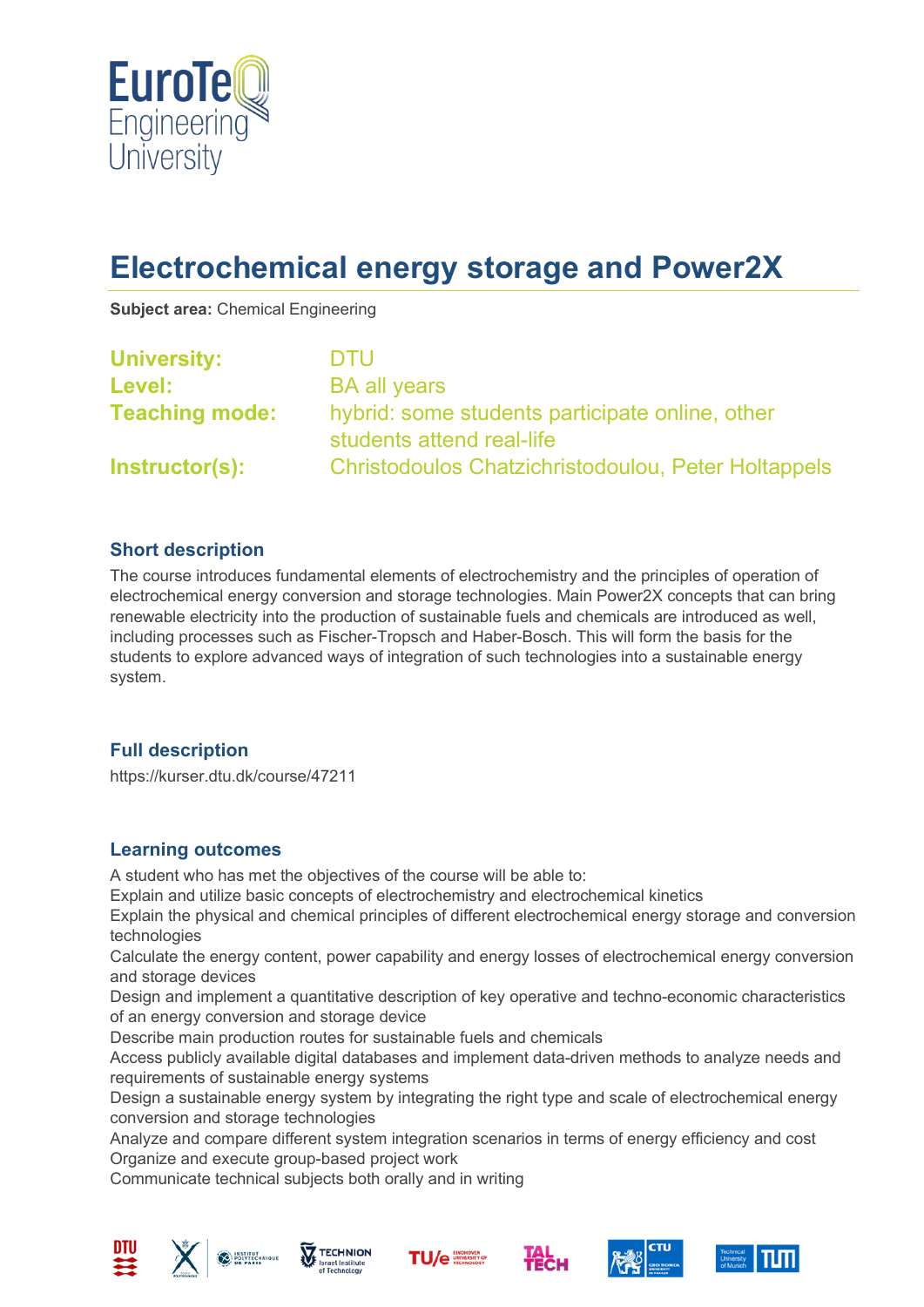

Evaluate a scientific presentation and give constructive feedback to peers

# **General information Contact hours per week:** 4 **Total workload:** 140 (in student hours for the whole course) **ECTS credits:** 5 Language: English **Course start date:** 01 September 2022 **Course end date:** 02 December 2022 **Add. info about start date: Weekly teaching day/time:** Thursdays 8:00-12:00 CET **Time zone:** CET (Denmark, Germany, France, Netherlands, Switzerland, Czech Republic) **Further information:** Supplementary registration period in case of remaining vacancies: 22/8/2022 - 7/9/2022 **Prerequisites:** Basic knowledge of chemistry and physics **Activities and methods:** Lectures, Group work, Self-study, Exercises **Presence on campus:**

### **Final examination**

| Form:                        | 3 assignments, 1 project report, and a written quized |  |
|------------------------------|-------------------------------------------------------|--|
| Date:                        | 01 December 2022                                      |  |
| Location/format:             | online                                                |  |
| <b>Re-sit possibility:</b>   |                                                       |  |
| <b>Transcript available:</b> | end of semester                                       |  |
| Add. info/requirements:      |                                                       |  |

## **Registration**

To register for this course, follow the registration requirements of your **home university** as specified here: [www.euroteq.eu/courses-registration.](http://www.euroteq.eu/courses-registration)